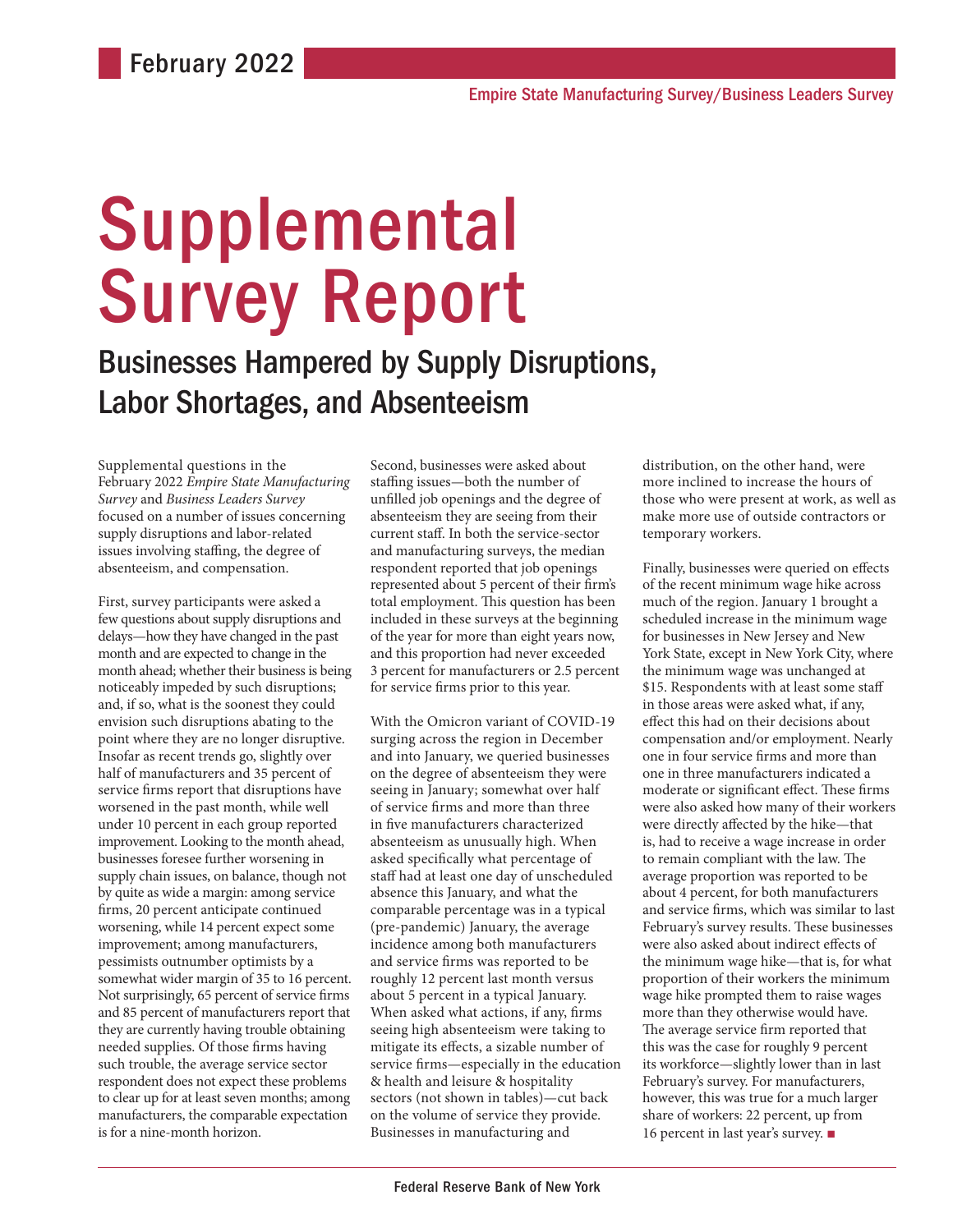### QUESTION 1

**How has the availability of supplies you need changed over the past month, and how do you expect availability to change over the next month?** 

|                     |                  | <b>Business Leaders Survey</b>   |                        | <b>Empire State Manufacturing Survey</b> |                         |                        |  |  |
|---------------------|------------------|----------------------------------|------------------------|------------------------------------------|-------------------------|------------------------|--|--|
|                     |                  | <b>Percentage of Respondents</b> |                        | <b>Percentage of Respondents</b>         |                         |                        |  |  |
|                     | February<br>2022 | December<br>2021                 | <b>October</b><br>2021 | February<br>2022                         | <b>December</b><br>2021 | <b>October</b><br>2021 |  |  |
| Over the past month |                  |                                  |                        |                                          |                         |                        |  |  |
| Worsened            | 35.6             | 39.9                             | 47.7                   | 50.9                                     | 59.5                    | 63.2                   |  |  |
| Unchanged           | 59.0             | 56.0                             | 49.7                   | 41.8                                     | 37.9                    | 36.8                   |  |  |
| Improved            | 5.3              | 4.2                              | 2.6                    | 7.3                                      | 2.6                     | 0.0                    |  |  |
| Over the next month |                  |                                  |                        |                                          |                         |                        |  |  |
| Worsen              | 20.3             | 25.4                             | 34.4                   | 34.5                                     | 46.2                    | 47.2                   |  |  |
| Unchanged           | 65.8             | 61.1                             | 59.0                   | 49.1                                     | 44.5                    | 48.1                   |  |  |
| Improved            | 13.9             | 13.5                             | 6.7                    | 16.4                                     | 9.2                     | 4.7                    |  |  |

### QUESTION 2

**If you are currently experiencing difficulty obtaining the supplies you need, what is the soonest you expect such difficulties to resolve to the point where they are no longer having a significant impact on your business?** 

|                                                                      | <b>Business Leaders Survey</b>                               | <b>Empire State Manufacturing Survey</b>                     |
|----------------------------------------------------------------------|--------------------------------------------------------------|--------------------------------------------------------------|
|                                                                      | <b>Percentage of Respondents</b><br>(Except Where Indicated) | <b>Percentage of Respondents</b><br>(Except Where Indicated) |
| Not having significant impact                                        | 34.7                                                         | 15.5                                                         |
| 1-2 months                                                           | 10.5                                                         | 7.3                                                          |
| 3-4 months                                                           | 13.2                                                         | 10.9                                                         |
| 5-6 months                                                           | 17.9                                                         | 28.2                                                         |
| 7-9 months                                                           | 1.6                                                          | 1.8                                                          |
| $10-12$ months                                                       | 5.3                                                          | 5.5                                                          |
| More than 12 months                                                  | 16.8                                                         | 30.9                                                         |
| Average number of months for those<br>reporting a significant impact | 7.2                                                          | 8.9                                                          |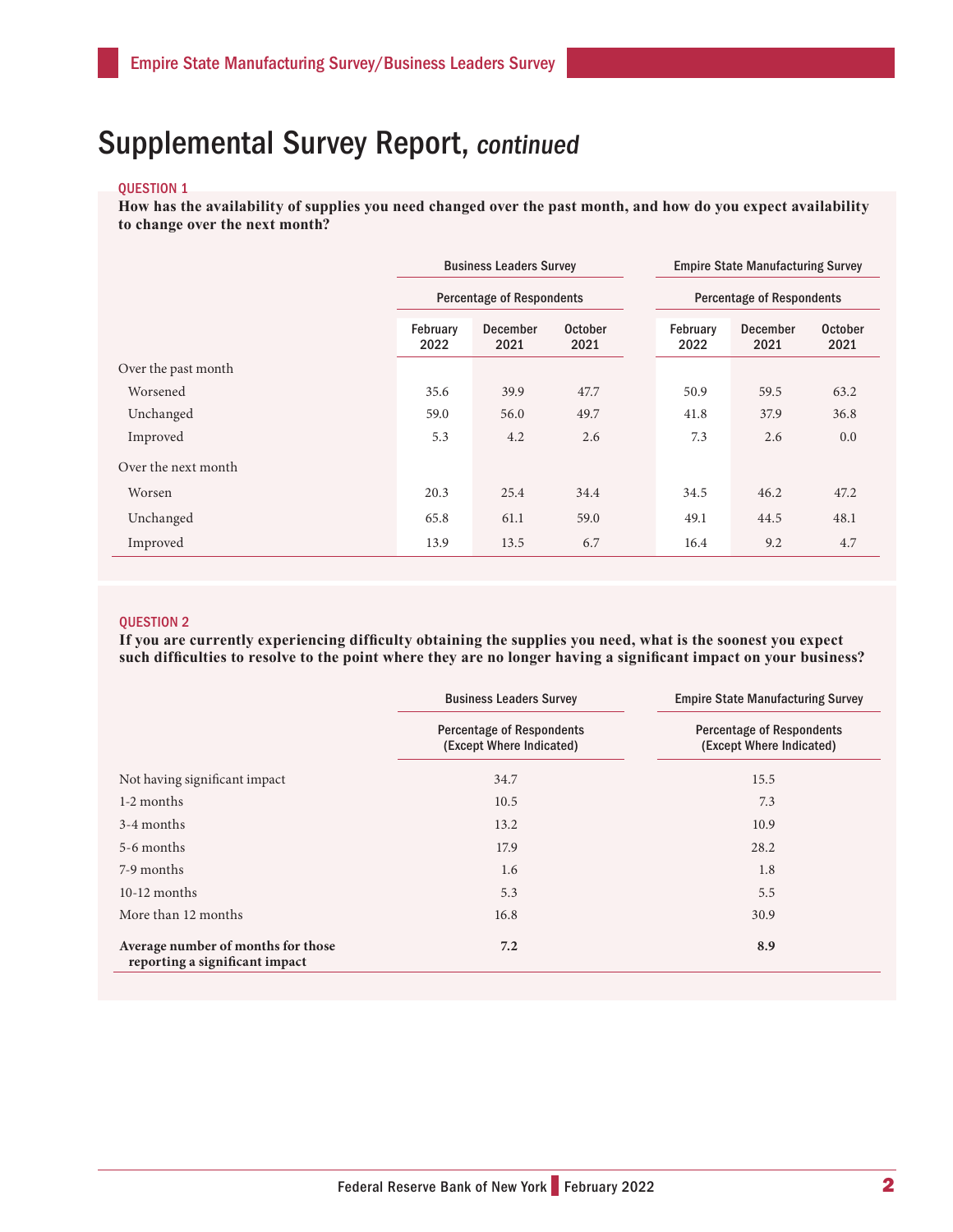### QUESTION 3-4

|                                                                                                            | <b>Business Leaders Survey</b>     |                  |                         |                         | <b>Empire State Manufacturing Survey</b> |                  |                         |                         |  |
|------------------------------------------------------------------------------------------------------------|------------------------------------|------------------|-------------------------|-------------------------|------------------------------------------|------------------|-------------------------|-------------------------|--|
|                                                                                                            | Median<br>(Except Where Indicated) |                  |                         |                         | Median<br>(Except Where Indicated)       |                  |                         |                         |  |
|                                                                                                            | February<br>2022                   | February<br>2021 | <b>February</b><br>2020 | <b>February</b><br>2019 | February<br>2022                         | February<br>2021 | <b>February</b><br>2020 | <b>February</b><br>2019 |  |
| <b>QUESTION 3</b><br>Roughly how many workers are currently<br>employed at your establishment?             | 48                                 | 40               | 55                      | 52                      | 48                                       | 50               | 55                      | 55                      |  |
| <b>QUESTION 4</b><br>Roughly how many job openings are there at<br>your establishment at the present time? | 3                                  | T                | 2                       | $\overline{2}$          | $\overline{2}$                           | $\overline{2}$   |                         | 2                       |  |
| Job openings as a share of workforce*                                                                      | 4.9%                               | 1.3%             | 2.2%                    | 1.7%                    | 5.2%                                     | 2.9%             | 1.6%                    | 2.7%                    |  |

*\*This represents the median proportion across all respondents answering both questions.*

#### QUESTION 5

**In a typical January before the pandemic, roughly what percentage of your workforce was usually absent for one or more days, and what percentage was absent for one or more days in January 2022?** 

|                                              | <b>Business Leaders Survey</b>         | <b>Empire State Manufacturing Survey</b> |
|----------------------------------------------|----------------------------------------|------------------------------------------|
|                                              | <b>Average Percentage of Workforce</b> | <b>Average Percentage of Workforce</b>   |
| Absent at least one day in a typical January | 4.5                                    | 4.7                                      |
| Absent at least one day in January 2022      | 11.9                                   | 12.2                                     |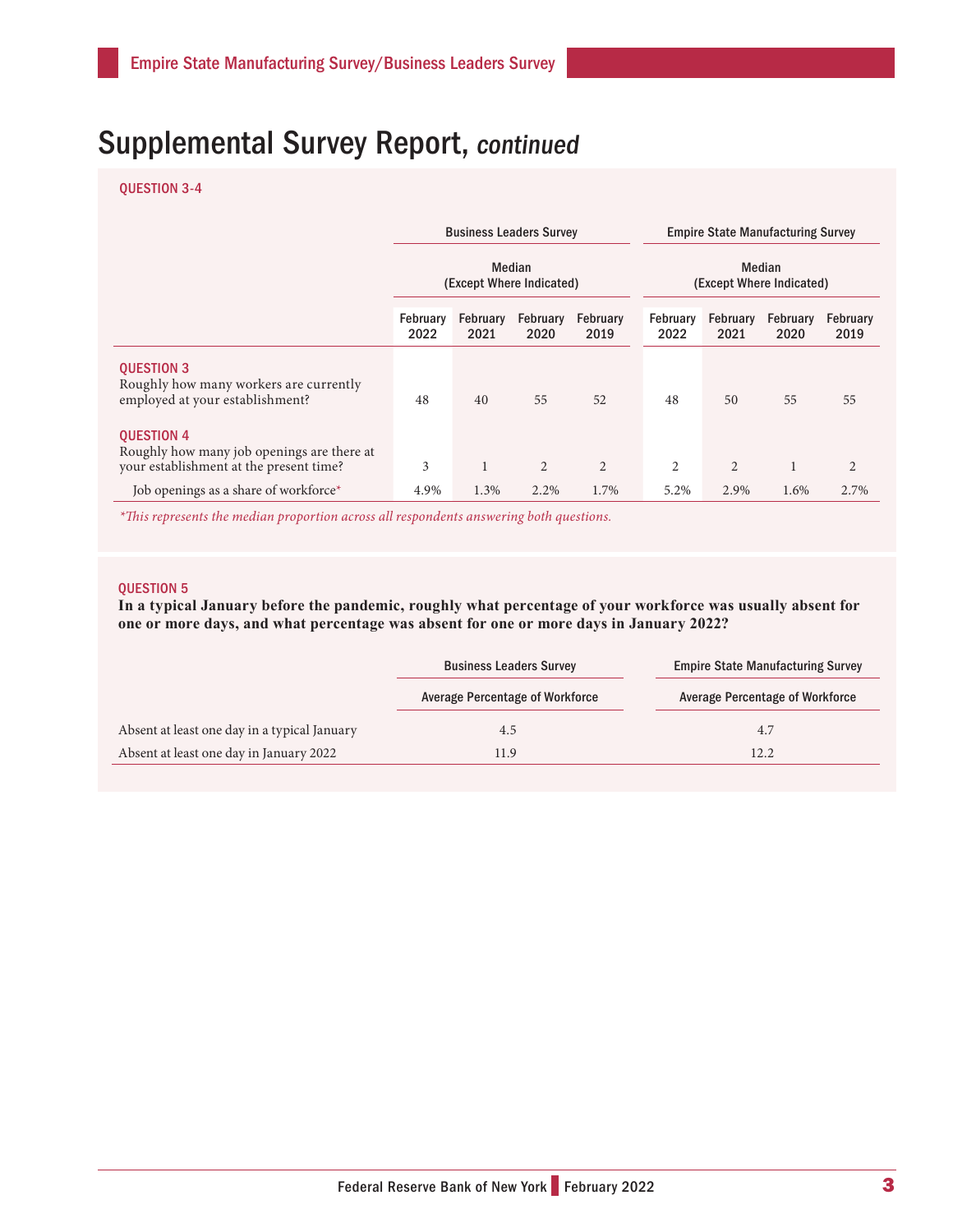### QUESTION 6

**Has high absenteeism caused you to take any of the following actions over the past month?** 

|                                    | <b>Business Leaders Survey</b>   | <b>Empire State Manufacturing Survey</b> |  |  |  |  |  |
|------------------------------------|----------------------------------|------------------------------------------|--|--|--|--|--|
|                                    | <b>Percentage of Respondents</b> | <b>Percentage of Respondents</b>         |  |  |  |  |  |
| Absenteeism was not unusually high | 46.2                             | 37.4                                     |  |  |  |  |  |
| Absenteeism was unusually high     | 53.8                             | 62.6                                     |  |  |  |  |  |
| No actions                         | 24.1                             | 28.0                                     |  |  |  |  |  |
| Temporarily closed                 | 1.1                              | 0.0                                      |  |  |  |  |  |
| Made some adjustments*             | 28.5                             | 34.6                                     |  |  |  |  |  |
| Cut back output/services           | 16.1                             | 14.9                                     |  |  |  |  |  |
| Increased hours of existing staff  | 13.5                             | 24.3                                     |  |  |  |  |  |
| Other adjustments                  | 10.2                             | 6.5                                      |  |  |  |  |  |

*\*Those who responded "Made some adjustments" were asked to check any and all subcategories that apply. Thus, the numbers below this line add up to more than the total category, due to multiple responses.*

#### QUESTION 7

**Has the increase in the minimum wage, effective January 1, had any effect on your business's decisions about compensation and/or employment?** 

|                    | <b>Business Leaders Survey</b>                 |                  |                  |                  | <b>Empire State Manufacturing Survey</b>       |                  |                  |                         |  |
|--------------------|------------------------------------------------|------------------|------------------|------------------|------------------------------------------------|------------------|------------------|-------------------------|--|
|                    | <b>Percentage of Respondents</b><br>Indicating |                  |                  |                  | <b>Percentage of Respondents</b><br>Indicating |                  |                  |                         |  |
|                    | February<br>2022                               | February<br>2021 | February<br>2020 | February<br>2019 | February<br>2022                               | February<br>2021 | February<br>2020 | <b>February</b><br>2019 |  |
| No effect          | 61.4                                           | 60.7             | 60.7             | 59.5             | 46.3                                           | 44.4             | 40.6             | 35.8                    |  |
| Small effect       | 13.2                                           | 15.7             | 12.9             | 13.5             | 14.8                                           | 29.3             | 17.2             | 27.0                    |  |
| Moderate effect    | 11.1                                           | 12.9             | 10.4             | 13.5             | 19.4                                           | 16.5             | 24.2             | 15.3                    |  |
| Significant effect | 12.2                                           | 10.7             | 16.0             | 13.5             | 16.7                                           | 9.8              | 18.0             | 21.9                    |  |

*Note: In the latest survey, only businesses with employees in areas where the minimum wage increased were asked to respond. Prior to 2021, only businesses in New York State were asked to respond to this question.*